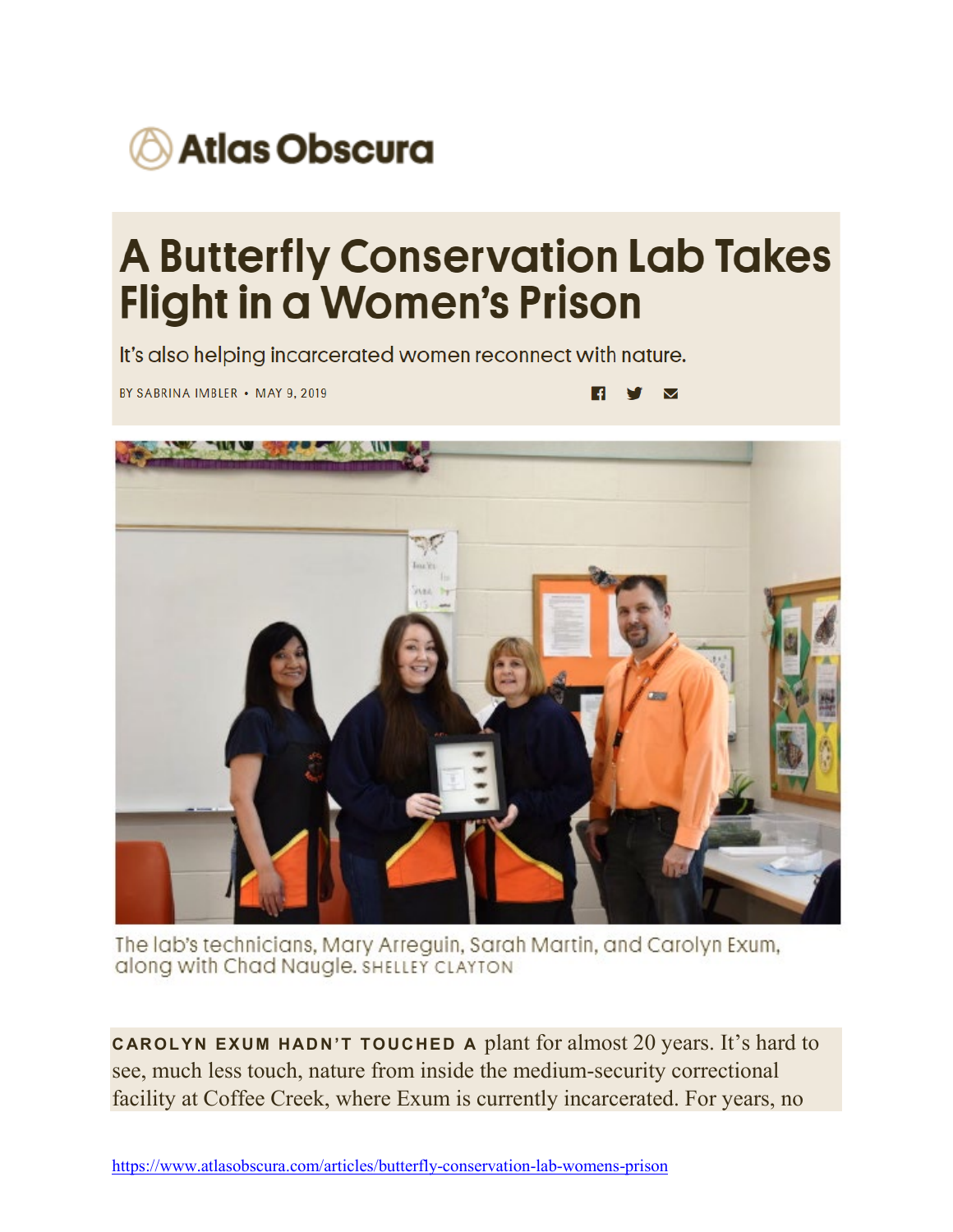green things grew within the walls of Coffee Creek, Oregon's only women's prison. But that's changed, thanks to a new program that is teaching Exum and others how to rear endangered Taylor's checkerspot butterflies within the prison itself, giving Exum and others newfound access to nature. Exum, who worked in a garden before her incarceration, almost



Taylor's checkerspot butterfly. COURTESY OF THE OREGON ZOO

forgot how much she loved rooting her fingers in dirt and or feeling the soft green veins of a leaf. "There's life in plants," she says. "We didn't have a lot of that before."

The Taylor's checkerspot butterfly has stubby, orange-checked wings just longer than two inches. Thanks to agricultural and urban development, the butterfly has now lost 99 percent of its former grassland habitat in the Pacific Northwest. Only two known populations of the Taylor's checkerspot remain in the wild.

Launched in May 2017, the Coffee Creek butterfly conservation lab is the result of a partnership between the Oregon Zoo, the U.S. Fish and Wildlife Service (USFWS), and the Institute for Applied Ecology, a Corvallis-based nonprofit. In the program's first year, three incarcerated technicians worked with eggs and larvae, but no butterflies. This March, the program raised 476 caterpillars that were released back into the western plains of Oregon by biologists at the **USFWS** 

In recent years, organizations such as the [Sustainability in Prisons Project](http://sustainabilityinprisons.org/) have pushed to bring science and conservation programs into correctional facilities. The majority of these take place in minimum-security prisons, where incarcerated people require less-intense security and can be cleared to work off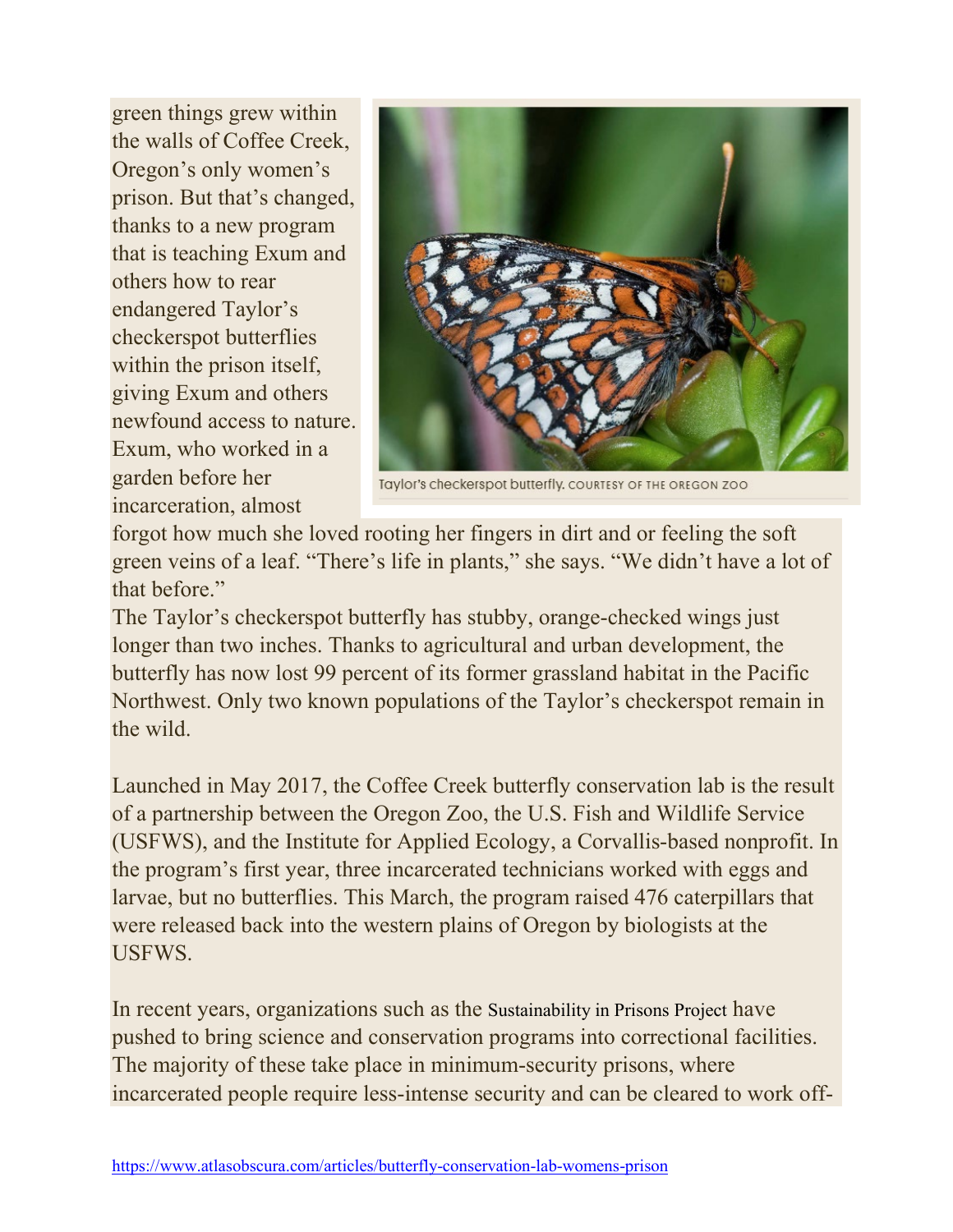site for landscaping or gardening, according to Chad Naugle, the sustainability programs manager for the Oregon Department of Corrections. Coffee Creek's lab is the first of its kind in a medium-security facility.

People in medium- and maximum-security prisons have far less flexibility. Adults are not allowed to cross the gate without two security officers, so all available jobs all take place inside the prison fences—mostly limited to food production, janitorial work, or taking calls for the local Department of Motor Vehicles, Naugle says, as well as in educational programs. Before the conservation lab, Exum worked as one of Coffee Creek's GED tutors. Sarah Martin, who also now works in the lab, previously worked in the facility's computer-aided drafting program. "We wanted a more meaningful job opportunity for the adults in custody," Naugle says. "The chance to work with a live animal and get to help out this endangered species becomes restorative justice and provides self-worth for them."



A clutch of eggs from the inaugural season, taken with the lab's **MICTOSCODE, CCCF BUTTERFLY TEAM**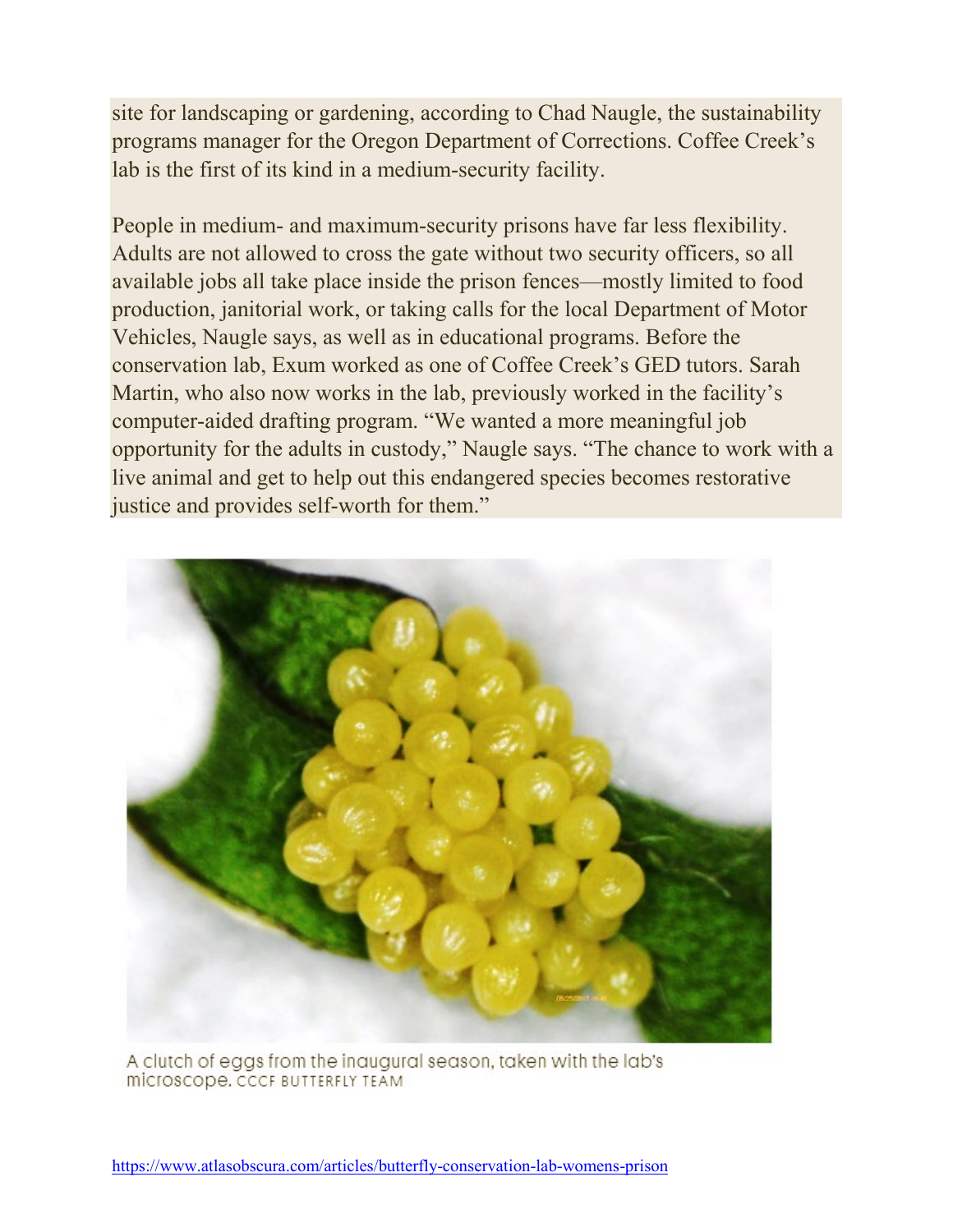Naugle first came up with the idea in 2016 while assembling the department's sustainability program. He knew the Taylor's checkerspot was in trouble and reached out to the Oregon Zoo to see if Coffee Creek could help. The zoo, cautious but excited, tasked Coffee Creek with raising and harvesting a batch of viola plants, the only food source for another endangered butterfly, the Oregon silverspot. After the successful propagation of around 100 violas, the zoo agreed to let Naugle open a captive rearing lab—inside the prison. Naugle interviewed and selected four incarcerated women with a history of good behavior and sufficient time left on their sentences so that they could be involved in the program long enough to train others. (Exum and Martin are both currently serving life sentences at Coffee Creek.)

Naugle converted a spare room—formerly used for yoga and emergency bed storage—into a makeshift, climate-controlled lab. Coffee Creek installed a stainless steel industrial sink, humidifier, split-air AC system, water station, tool cage, shadow board for organizing tools, racks, cages, and grow lights. The lab connects to the prison's housing unit, so the technicians have access in an emergency. Outside, Naugle had a shed built for the checkerspots to use during hibernation.

The Oregon Zoo has a checkerspot rearing lab of its own, but they're not quite the same. Coffee Creek's must adhere to certain standards. For example, the technicians are only allowed to use soft-point scissors, says Ronda Naseth, a butterfly conservationist at the Oregon Zoo who oversees the program at Coffee Creek. When the lab got a microscope, Naseth had to swap out the traditional sharp-cornered glass plate for a plastic shield. Anything that could be considered a tool by the prison system is locked in a box on the wall.

Butterflies are fragile and not easy to raise, so Naseth worked with the technicians for a month before any animals actually arrived. To catch and hold a butterfly without damaging its delicate wings, for example, you must use your nondominant hand and press your pointer and middle fingers together at the base of the wings, Martin says. It's hard to master this level of care, so the technicians practiced on plastic models from Dollar Tree. To teach the technicians how to count and handle the checkerspot's eggs—which the butterfly lays in large clusters on the bottoms of leaves—Naseth gave everyone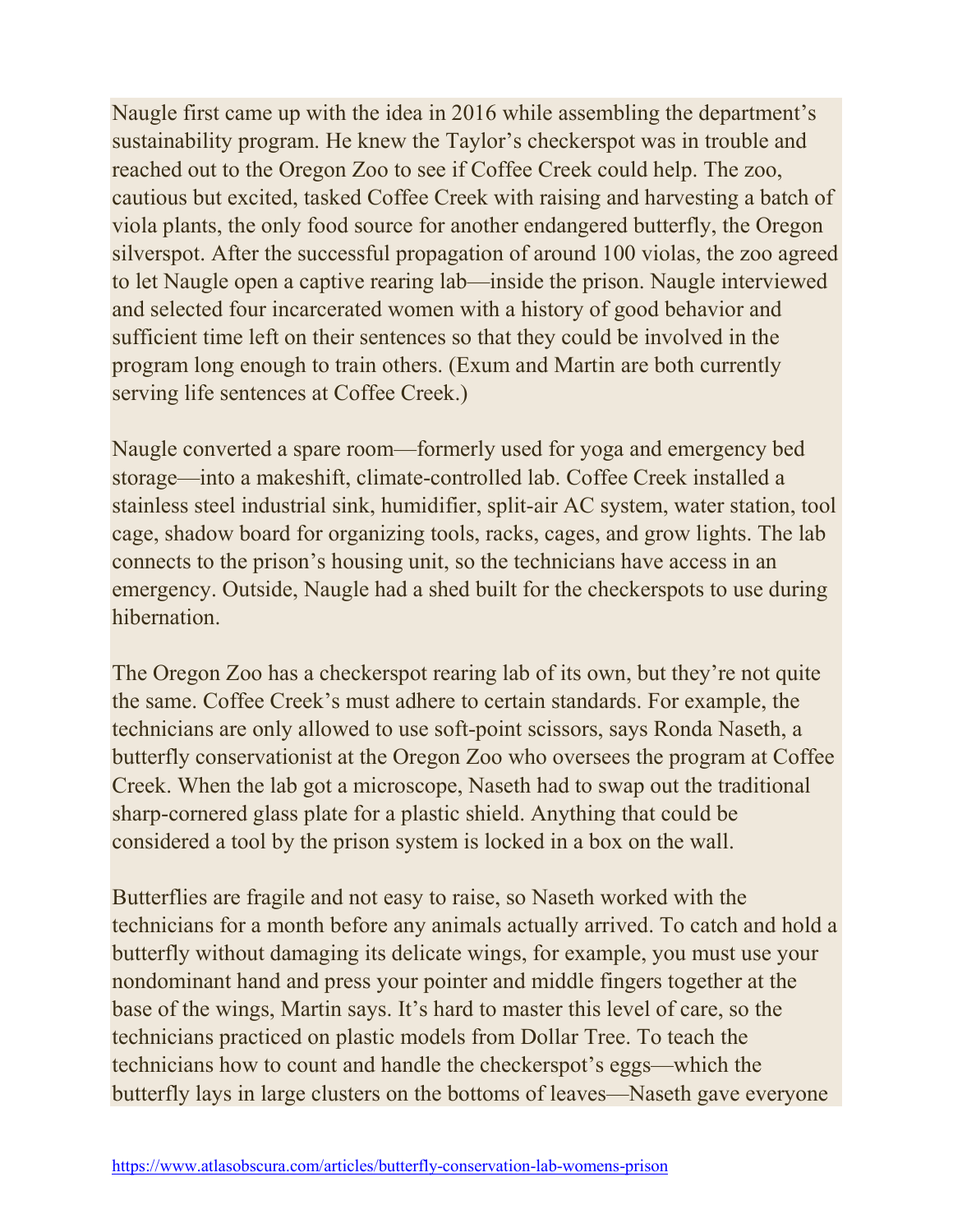a tiny paintbrush and handful of poppyseeds. She also trained the women in data entry and ran through several scenarios that might happen in the butterfly's various life stages, such as a malnourished larva deciding to hibernate for several years or a stray egg getting lost in soil.



Coffee Creek's exercise yard now teems with 2,200 plantago plants. SHELLEY **CLAYTON** 

Even in the larval stage, the butterflies seemed remarkably charismatic. "They are very social," Martin says. "When they're larvae they cuddle together and nominate a scout and send one [larva] up to check." In July, the larvae then enter a state called diapause and remain dormant until mid-February, when they wake up as ravenous caterpillars. The technicians then feed them leaves harvested from the plantago plant, a hardy invasive that the caterpillars love. They grow, molt, grow more, molt again, and then USFWS biologists cart the critters back into the wild so they can complete their development, first in the hard crescents of chrysalides, and then in their brief and wondrous twilight as butterflies. That was the entire process the first year. By the next, the technicians and lab were ready for live butterflies.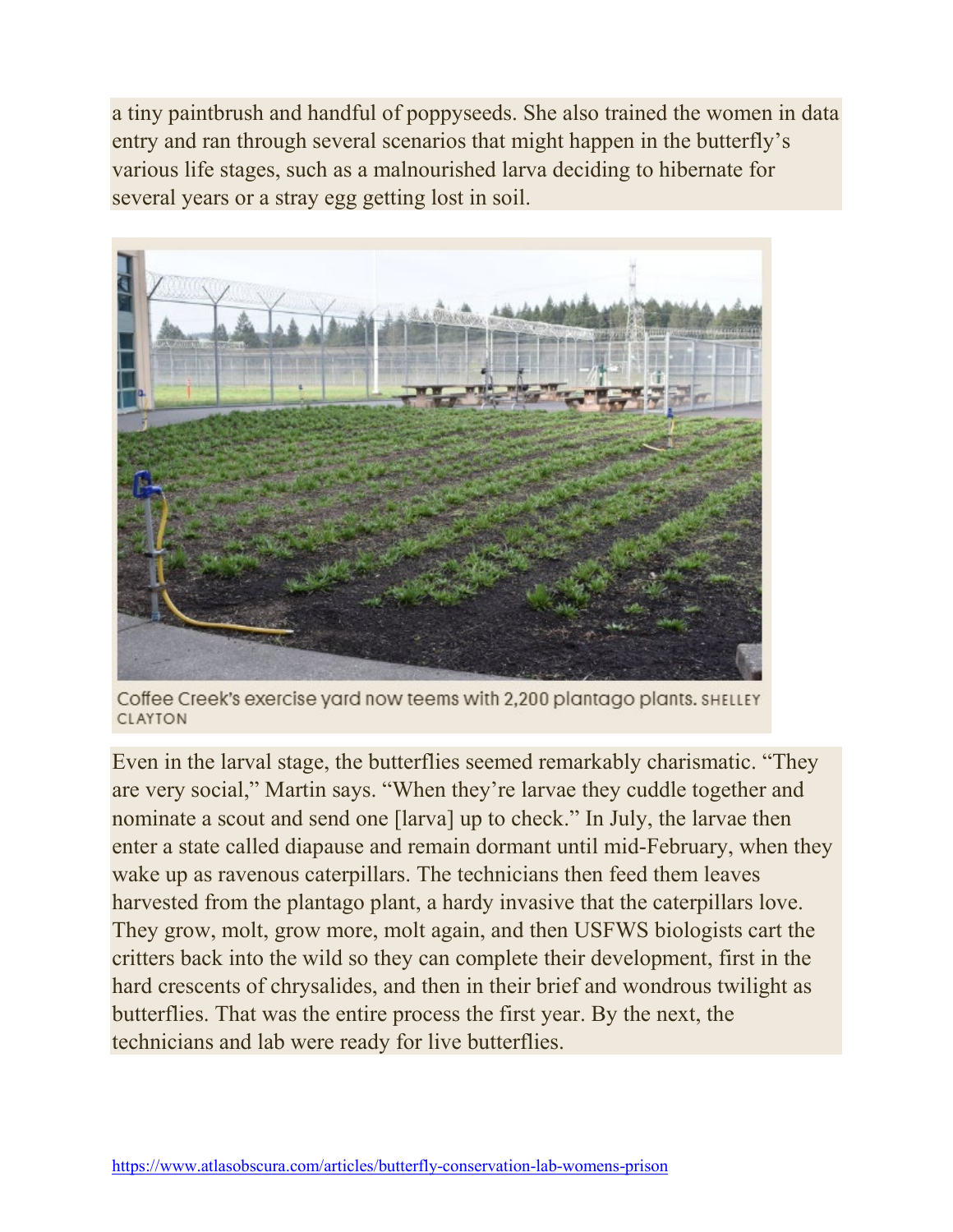The Coffee Creek lab received its first shipment of live butterflies in 2018. The insects had been captured in the wild—carefully—by USFWS biologists. And they arrived already gravid, meaning that they were carrying clusters of eggs to lay, Naseth says. Armed with good handling practices from the plastic models and poppy seeds, the technicians waited for the butterflies to lay their signature pale yellow eggs on the undersides of leaves. If any dropped off, they dipped a fine paintbrush in a little water and reattached it. If the butterflies seemed to overheat in the sun, the technicians sprayed a fine mist on the edge of their net enclosure. They also fed the butterflies by hand with cotton swabs dipped in sugar water. It was exacting, precise, slow work. "I would say our first season was very nerve-wracking," Martin says. "We were very careful," Exum adds. "You have to go slow, you need to be steady and meticulous. They're very fragile animals at all stages."

Martin swears the three original butterflies all had distinct personalities. "One nested, one bounced around, and one kept passing out," she says. So Exum, Martin, and another technician named Mary Arreguin named them. Exum's was Mamma Mia. Arreguin named hers Novela, after telenovelas. And Martin named the one who kept fainting Belle. "She was a huge drama queen," she says.

## **"You have to go slow, you need to be steady and meticulous."**

The Taylor's checkerspot only spends around two weeks of its life as a butterfly, Naseth says, and all that's left of its life is to mate and die. So the moments the technicians spend with the fluttering creatures are bittersweet. Last season, the technicians cared for a butterfly that lived an unusually long 15 days. "We would just sit there for hours, watching her lay eggs," Martin says. "It is always sad to see them go," Exum adds. In its second year, the program welcomed 20 butterflies—too many to individually name. But each still has a number for tracking. "We do a lot of quality control and check to make sure that no caterpillar is left behind," Naseth says.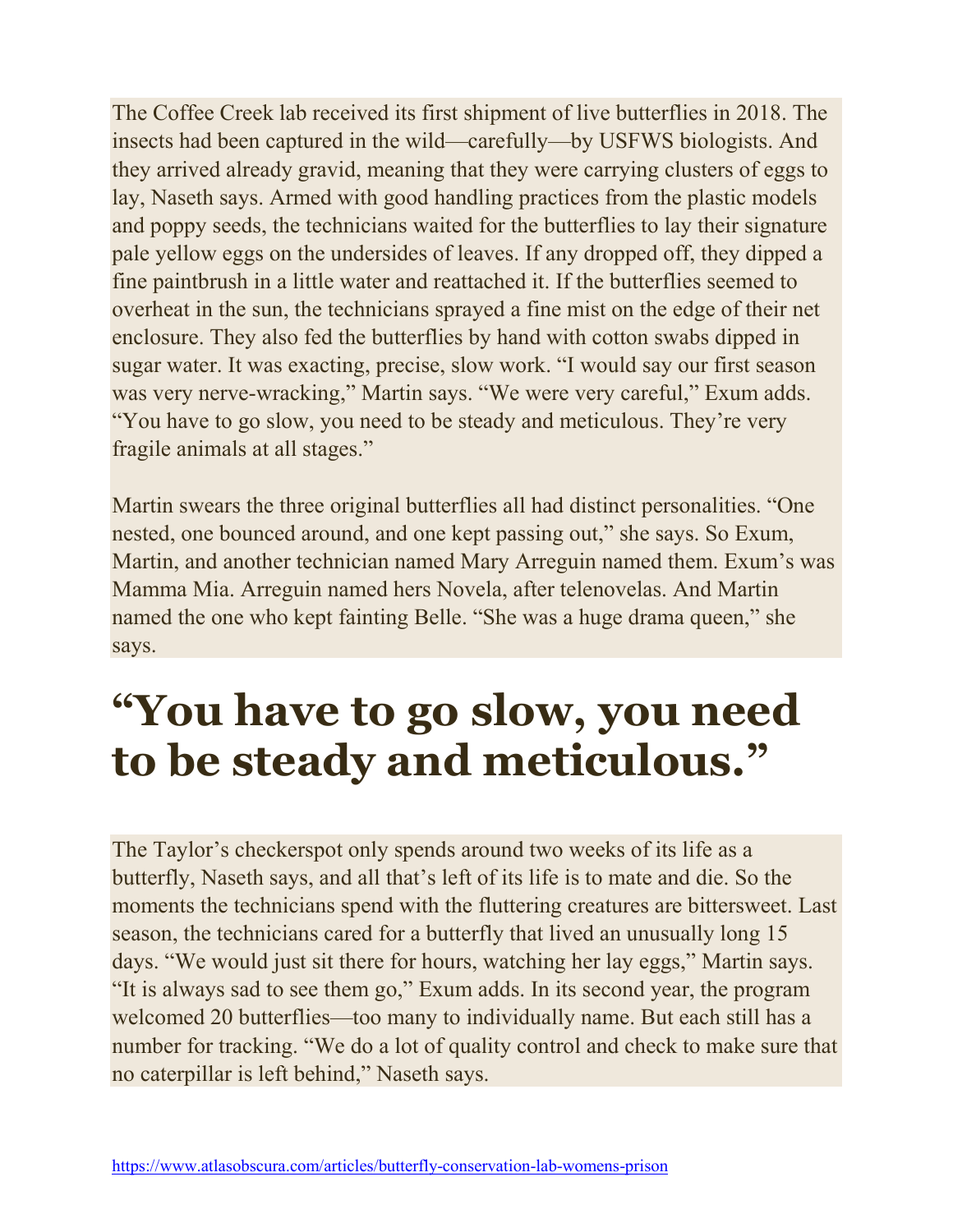Once a year, the facility welcomes the children of incarcerated mothers, and the technicians get to teach kids about the butterfly's life cycle, and provide flower seeds for them to take home. Martin's 14-year-old daughter dreams of being a veterinarian one day, and was thrilled to learn that her mom was involved in the butterfly program. "I remember she said, 'Mom, it's almost like you're a veterinarian!'" Martin says.

Martin acknowledges there are challenges to working in such close quarters with a small team (in a setting they are unable to leave). Some days got very intense. "Sometimes we've had personality conflicts," she says. "But we've built a wonderful rapport as teammates, and we concentrate on the task at hand because we have a common goal." And there was time for fun. "Shallow," Lady Gaga's bellowing hit from the blockbuster *A Star Is Born*, was a popular radio singalong. "I believe that country music is what our butterflies thrive on," Exum says.

"I disagree," Martin retorts. "They love the 80s."

Aside from the butterfly technicians, the lab recruited another team of 10 incarcerated women responsible for planting and tending to the 2,200 plantago

plants that provide meals for the voracious checkerspot larvae. The team planted the plantago in the exercise yard, which makes the otherwise bleak place feel a bit like a garden. This past year, two workers from the plantago crew have been cross-training with the butterfly technicians to learn



A caterpillar, just released back into the wild. CHAD NAUGLE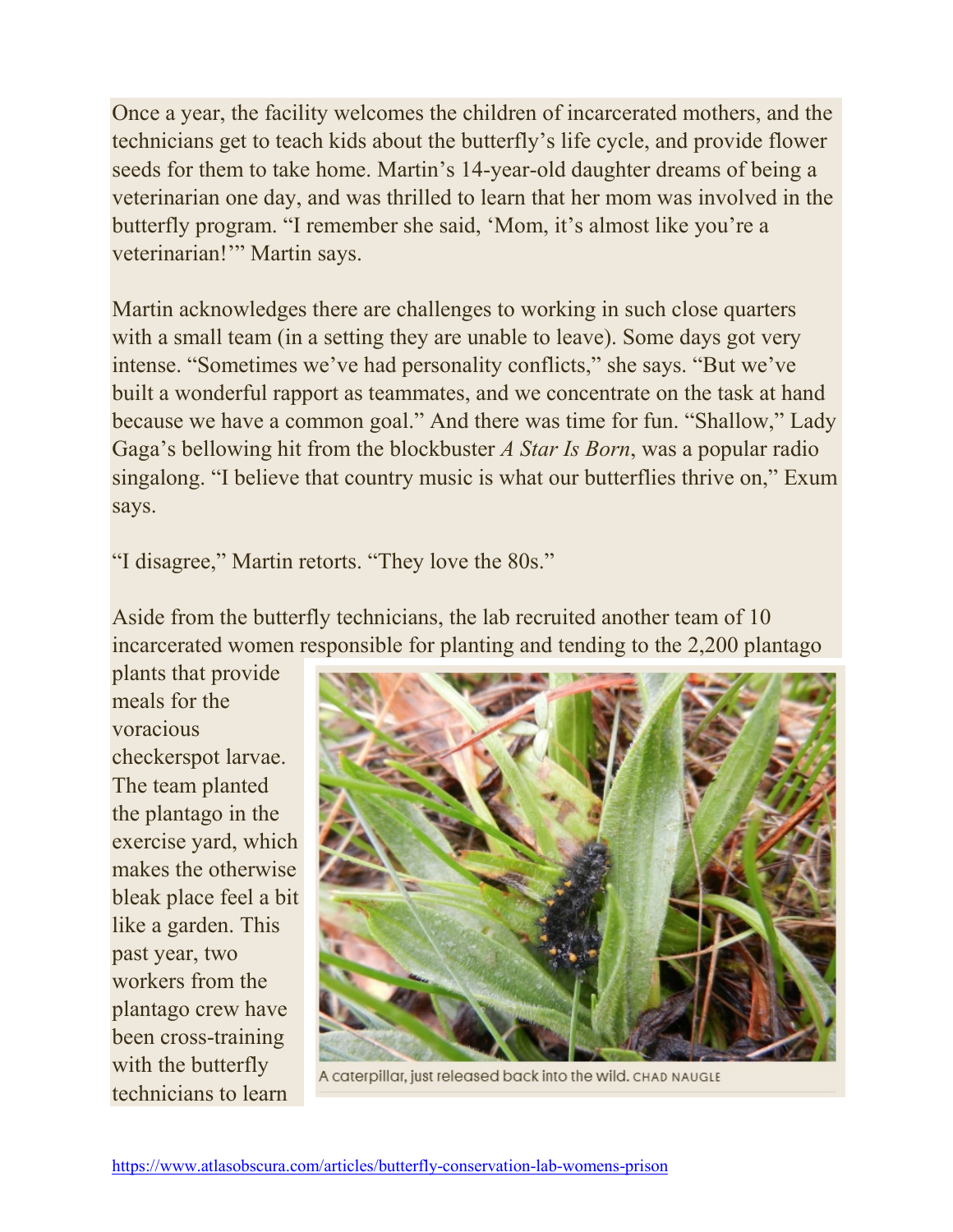more about the pollination process and share their separate bodies of knowledge.

Exum and Martin say they both cared about the environment prior to their incarceration, but the Coffee Creek program has changed their perspective. "When I was younger, butterflies were everywhere. But we've learned they're a direct impact of the environment around us," Martin says. "I have always been on the side of conservation, but this program really opened my eyes," Exum says. "We need to help replenish what we can."

In nature, Taylor's checkerspot butterfly eggs experience a 50 percent attrition rate for every life stage, meaning only half of the eggs make it to larvae, and half of those make it to diapause, and so on. In the Coffee Creek lab, the technicians beat those numbers. They saw an impressive 736 caterpillars mature from a batch of around 2,000 eggs laid in June 2018. USFWS biologists released the animals in two batches this spring in the fields near Corvallis, 70 miles away.

## **"It feels so good to give a little back."**

Now considered second-year technicians, Exum and Martin say they feel confident in their butterfly-rearing prowess, and have added database entry, digital photography, and microscope handling to their repertoire. They gave a slide presentation to the other incarcerated women at Coffee Creek, which they say made butterflies a hot topic at the prison. Exum is working on another presentation, this time on what it's like to release the butterflies. The lab is growing fast and looking to add three new technicians, for a total of six, Martin says.

"I think life in general is about continually learning," Exum says, "If you're not learning, then something's not right." Just this week, she learned that a group of butterflies is called a kaleidoscope.